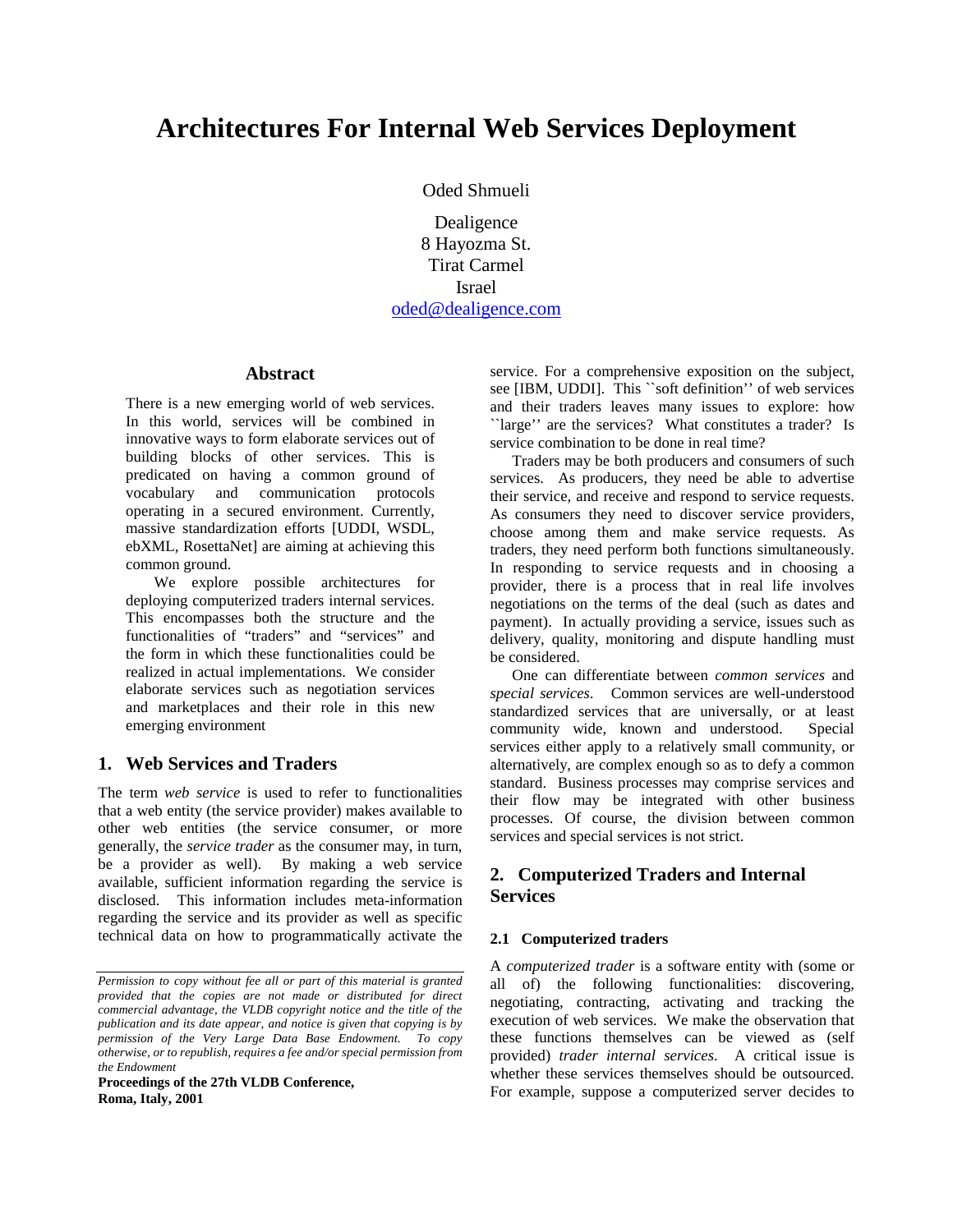run an auction on a particular business deal. Should the computerized trader arrange the auction? Solicit participation? Run the auction? Notify participants?

An advantage of being self-sufficient in terms of an internal service is having total control over the way this internal service is performed. In particular, this deployment method lends itself well to adaptation of the service to organization specific needs and integration with local systems.

A disadvantage is the need to develop in-house expertise in providing this internal service. Another disadvantage is that this internal service, which interacts with other parties' internal services, will tend to become non-standardized. Computerized self-sufficient trader products will tend to be bulky systems. Product, maintenance and training costs will tend to be high.

#### **2.2 Outsourced internal services**

A non-exhaustive list of such services includes:

- Discovery services
- Personalization services
- Negotiation services
- Payment services
- Trust and mediation services
- Delivery services
- Deal tracking services

The first service, discovery of appropriate providers and services, seems natural to outsource to a registry service. In fact, this is one of the prime motives for UDDI [UDDI]. The main reason is that the alternatives are not economically feasible. A push registry service, in which suppliers broadcast information to potential consumers, or a poll oriented solution in which a consumer exhaustively searches for potential providers, are both inefficient. The registry service is viewed as a foundational service that enables the deployment of other services. The other services listed above may be outsourced as well. For example, Microsoft's Hailstorm [HAILSTORM] initiative is an example of outsourcing personalization services.

Outsourced services tend to be generic, which makes it more difficult to specialize them to particular trader needs. Since these services are not local, they are subject to network ailments such as congestion, delays and unavailability. They also raise issues of trust and impartiality of the remotely supplied service.

The fact that a service is local makes the deployment of the major software components easier. Still, even when services are outsourced, they need be accessed. The local integration of the outsourced services will display some of the weaknesses of local self-sufficient services.

# **3. Example: automatic negotiation services**

#### **3.1 Automatic negotiations**

Negotiations are an essential part of obtaining products and services. Computerized traders need be able to handle both one-to-one (1-1) negotiations as well as oneto-many (1-n) negotiations. Furthermore, if negotiations are to be carried out simultaneously with many parties, in different geographic locations and time zones, they need be automated (partially or fully) [ECONTRACTS].

Let us first consider 1-1 automatic negotiations. A typical scenario is as follows. A computerized trader is looking for products or services. The trader is handed (or constructs) a description of the deal, which includes constraints, preferences and tradeoffs. The trader needs to discover appropriate providers, negotiate with them and choose one or more providers. We assume that initial discovery is done via registry or prior knowledge.

Consider the process of 1-1 negotiations. Such negotiations are influenced by many factors:

- Compatibility of supply and demand. Generally, this leads to an *offer matching process* whose complexity depends on the expressiveness of the offer specification language [ECONTRACTS].
- Enterprise data (e.g., product, or personnel availability). Observe that such data may necessitate communication with enterprise systems.
- Company policy (e.g., specifying preferred customers, volume discounts) as may be expressed by business rules.
- External events (e.g., competitors' offers).
- Negotiation profile. This factor is influenced by temporal constraints on the deal (e.g., a strict deadline for obtaining raw material), by the party's eagerness to conclude a deal (is it a must deal or an optional one), and, more generally, by the negotiation tactics. Such tactics need address the issues of negotiation format, starting offer, how to end the negotiations and more.

As can be seen by the above description, 1-1 negotiation is a complex process. Such a process may form the core of a complex system (see [DEALIGENCE]). This complexity makes it a candidate for outsourcing (completely or partially).

We next outline possibilities for how such an internal service may be deployed (variations are possible).

#### **3.2 Self-sufficient** t**raders**

Here, each trader is equipped with a subsystem for handling 1-1 negotiations. The subsystem receives as input a description of the required products or services and negotiates on behalf of the trader. In doing so, it